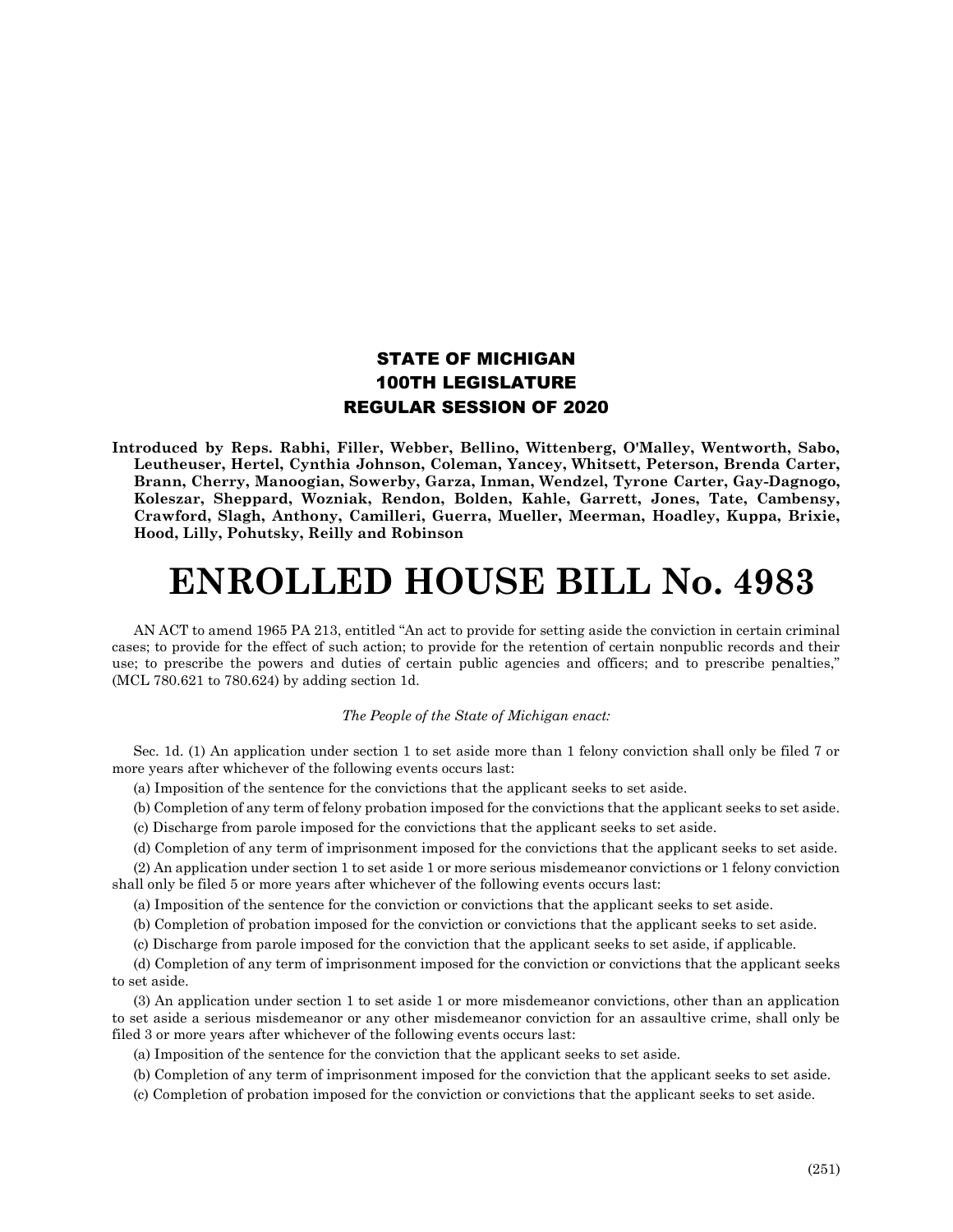(4) For an application under section 1, a court shall not enter an order setting aside a conviction or convictions unless all of the following apply:

(a) The applicable time period required under subsection (1), (2), or (3) has elapsed.

(b) There are no criminal charges pending against the applicant.

(c) The applicant has not been convicted of any criminal offense during the applicable time period required under subsection  $(1)$ ,  $(2)$ , or  $(3)$ .

(5) If a petition under this act is denied by the convicting court, a person shall not file another petition concerning the same conviction or convictions with the convicting court until 3 years after the date the convicting court denies the previous petition, unless the court specifies an earlier date for filing another petition in the order denying the petition.

(6) An application under section 1(3) may be filed at any time following the date of the conviction to be set aside. A person may apply to have more than 1 conviction set aside under section 1(3).

(7) An application under section 1 is invalid unless it contains the following information and is signed under oath by the person whose conviction is or convictions are to be set aside:

(a) The full name and current address of the applicant.

(b) A certified record of each conviction that is to be set aside.

(c) For an application under section 1(1), a statement that the applicant has not been convicted of an offense during the applicable time period required under subsection (1), (2), or (3).

(d) A statement listing all actions enumerated in section 1(2) that were initiated against the applicant and have been dismissed.

(e) A statement as to whether the applicant has previously filed an application to set aside this or other conviction and, if so, the disposition of the application.

(f) A statement as to whether the applicant has any other criminal charge pending against him or her in any court in the United States or in any other country.

(g) If the person is seeking to have 1 or more convictions set aside under section 1(3), a statement that he or she meets the criteria set forth in section 1(3), together with a statement of the facts supporting his or her contention that the conviction was a direct result of his or her being a victim of human trafficking.

(h) A consent to the use of the nonpublic record created under section 3 to the extent authorized by section 3.

(8) The applicant shall submit a copy of the application and 1 complete set of fingerprints to the department of state police. The department of state police shall compare those fingerprints with the records of the department, including the nonpublic record created under section 3, and shall forward an electronic copy of a complete set of fingerprints to the Federal Bureau of Investigation for a comparison with the records available to that agency. The department of state police shall report to the court in which the application is filed the information contained in the department's records with respect to any pending charges against the applicant, any record of conviction of the applicant, and the setting aside of any conviction of the applicant and shall report to the court any similar information obtained from the Federal Bureau of Investigation. The court shall not act upon the application until the department of state police reports the information required by this subsection to the court.

(9) The copy of the application submitted to the department of state police under subsection (8) must be accompanied by a fee of \$50.00 payable to the state of Michigan that must be used by the department of state police to defray the expenses incurred in processing the application.

(10) A copy of the application must be served upon the attorney general and upon the office of each prosecuting attorney who prosecuted the crime or crimes the applicant seeks to set aside, and an opportunity must be given to the attorney general and to the prosecuting attorney to contest the application. If a conviction was for an assaultive crime or a serious misdemeanor, the prosecuting attorney shall notify the victim of the assaultive crime or serious misdemeanor of the application under section 22a or 77a of the William Van Regenmorter crime victim's rights act, 1985 PA 87, MCL 780.772a and 780.827a. The notice must be by first-class mail to the victim's last known address. The victim has the right to appear at any proceeding under this act concerning that conviction and to make a written or oral statement.

(11) For an application under section 1(1), upon the hearing of the application the court may require the filing of affidavits and the taking of proofs as it considers proper.

(12) For an application under section 1(3), if the applicant proves to the court by a preponderance of the evidence that the conviction was a direct result of his or her being a victim of human trafficking, the court may, subject to the requirements of subsection (13), enter an order setting aside the conviction.

(13) If the court determines that the circumstances and behavior of an applicant under section 1(1) or (3), from the date of the applicant's conviction or convictions to the filing of the application warrant setting aside the conviction or convictions, and that setting aside the conviction or convictions is consistent with the public welfare, the court may enter an order setting aside the conviction or convictions.